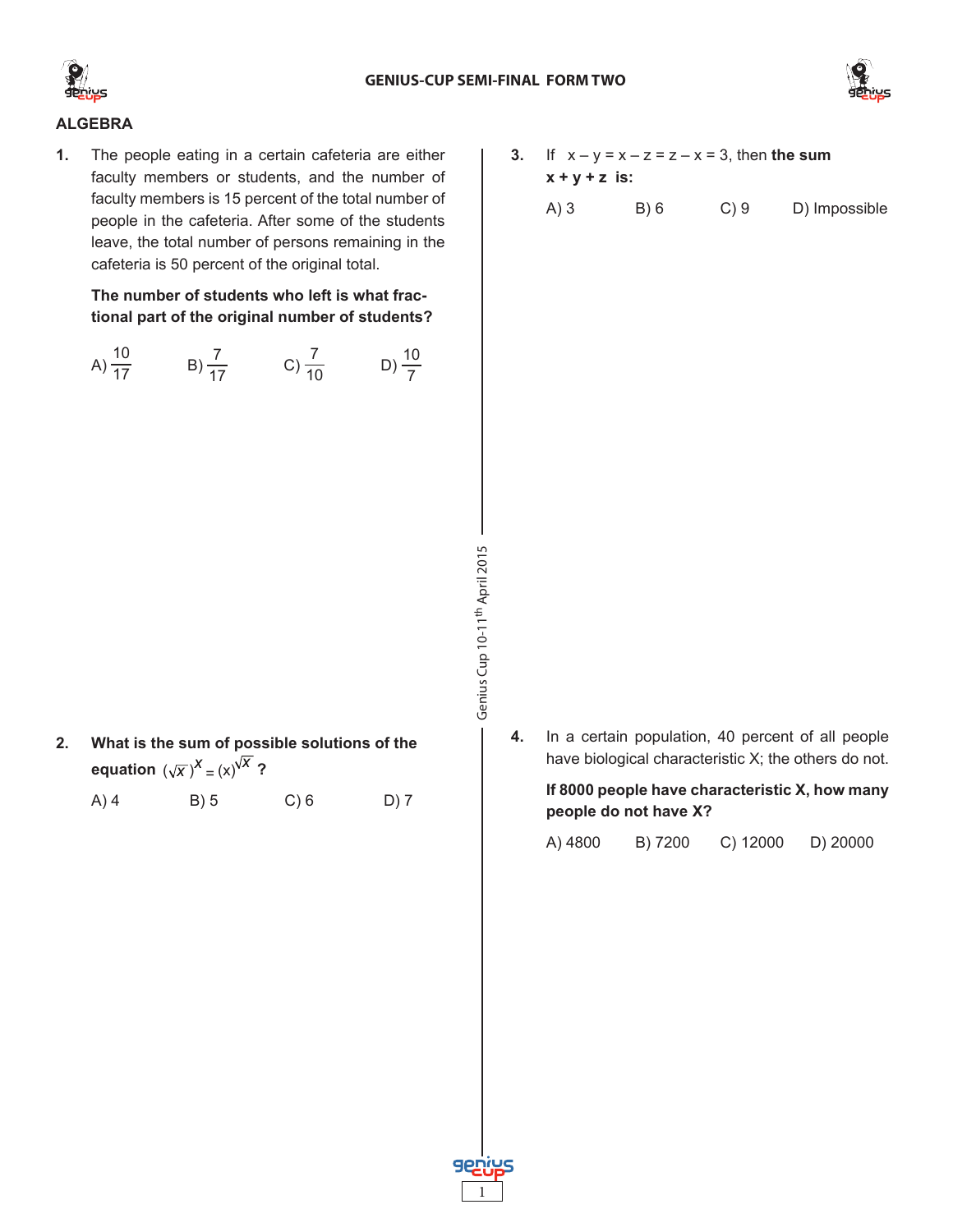

**6.** 0.04 × 0.25 = **?**

#### **GENIUS-CUP SEMI-FINAL FORM TWO**



**5.** The enrollments at College X and College Y both grew by 8 percent from 2000 to 2005.

**If the enrollment at College X grew by 800 and the enrollment at College Y grew by 840, the enrollment at College Y was how much greater than the enrollment at College X in 2005?**

A) 400 B) 460 C) 500 D) 540

A) 0.0001 B) 0.001 C) 0.01 D) 0.1

- **7.** (27×34) (33×27) = **?**
	- A)  $-1$  B) 1 C) 27 D) 33

- Genius Cup 10-11<sup>th</sup> April 2015 Genius Cup 10-11th April 2015
- **8.** A car dealer who gives a customer a 20 percent discount on the list price of a car still realizes a net profit of 25 percent of cost.

**If the dealer's cost is \$4800, what is the usual list price of the car?**

| A) \$6000 | B) \$6180 |
|-----------|-----------|
| C) \$7200 | D) \$7500 |

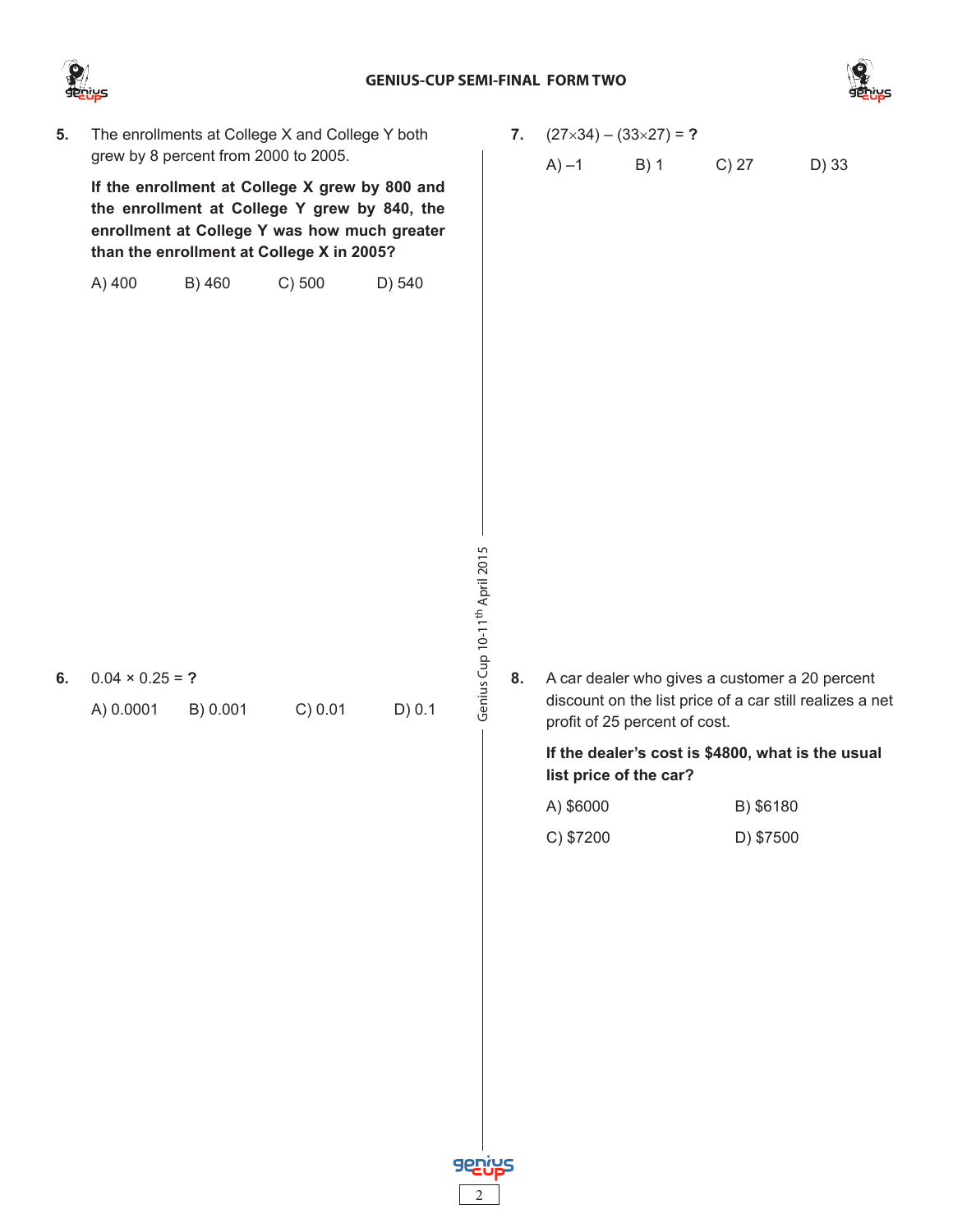



**9.** A certain copy machine produces 13 copies every 10 seconds.

**If the machine operates without interruption, how many copies will it produce in an hour?**

| A) 468 | B) 1800 | $C)$ 2808 | D) 4680 |
|--------|---------|-----------|---------|
|--------|---------|-----------|---------|

**11.** ABCD is a square. D is the  $A \rightarrow B$ centre of quarter circle through A and C, diagonal BD intersect the quarter circle at L.



- $D \sim$  C L
- A)  $\sqrt{2}$  B) 2 C) 2- $\sqrt{2}$  D)  $\sqrt{2}$ -2

Genius Cup 10-11<sup>th</sup> April 2015 Genius Cup 10-11th April 2015

# **12.** In trapezium ABCD, P and Q are midpoints of AC and BD respectively.

# **Find PQ** if AB = 3, and DC = 5 and AB  $\vert\vert$  DC

A) 4 B) 3 C) 2 D) 1



**10. How many triangles do exist, trisectors of one interior angle trisect the side?** 

(Two line segments which divide an angle into three equal sizes are called trisectors)

A) 0 B) 1 C) 2 D) 3

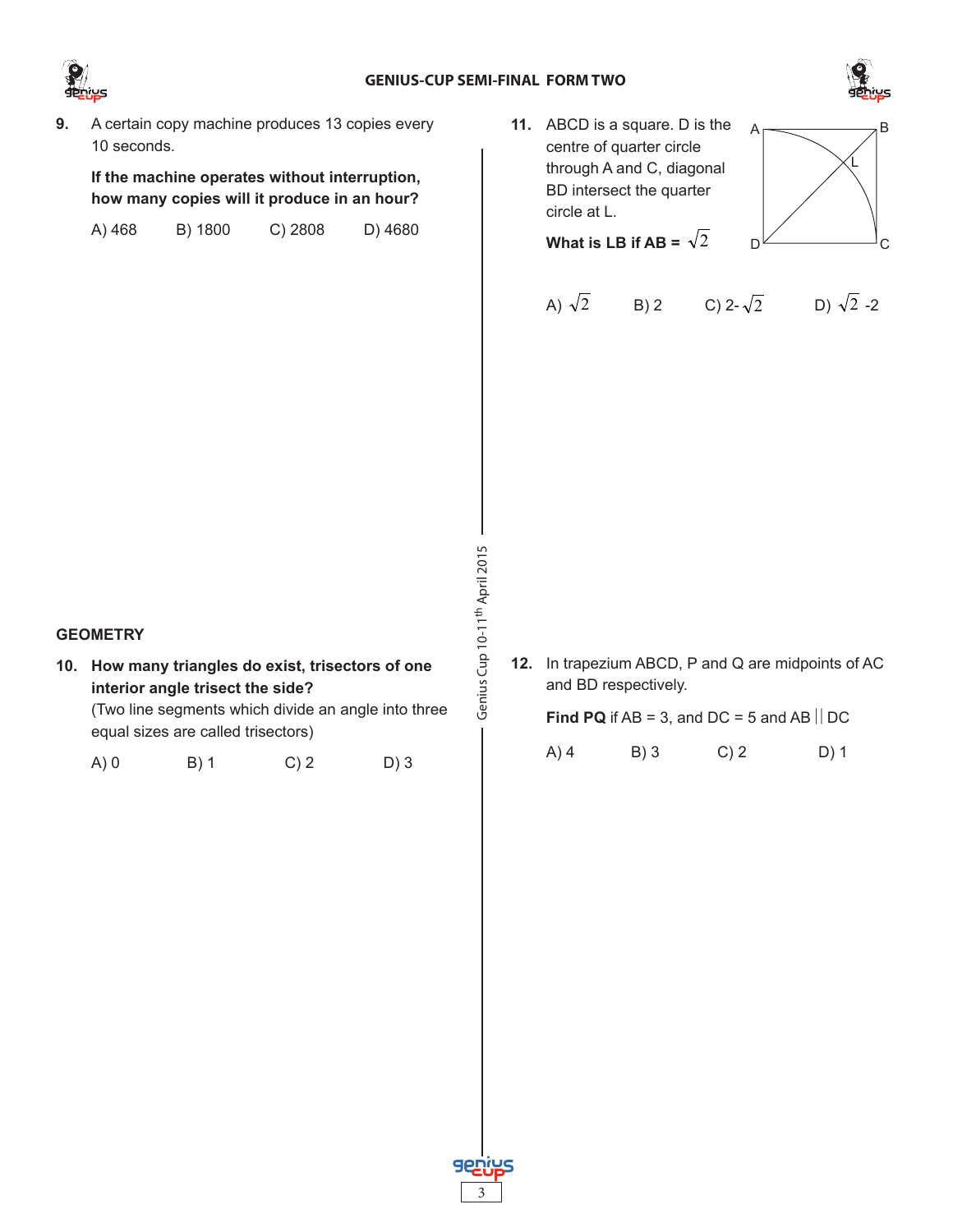



**13.** In quadrilateral ABCD, AB = AC = AD, BC = CD and ∠BAC = ∠CAD = 20°

# **The size of** ∠**ABD is**

| A) 70° | B) $80^\circ$ | C) $90^\circ$ | D) $100^\circ$ |
|--------|---------------|---------------|----------------|
|        |               |               |                |

**15.** Let P be an interior point of rectangle ABCD. APD is an isosceles right-angled triangle. ∆BPC is an equilateral triangle.

#### **If AD = 2 cm then what is the length of AB?**

| A) $\sqrt{3} + \sqrt{2}$ | B) $\sqrt{3} - \sqrt{2}$ |
|--------------------------|--------------------------|
| C) 1+ $\sqrt{3}$         | D) $\sqrt{2}$            |

**14.** P is a point inside square ABCD. Obtuse angle of isosceles triangle DPC is 150°

#### **What is the size of angle DAP?**

| A) $15^\circ$ | B) $30^\circ$ | C) $45^\circ$ | D) $60^\circ$ |
|---------------|---------------|---------------|---------------|
|               |               |               |               |

- Genius Cup 10-11<sup>th</sup> April 2015 Genius Cup 10-11th April 2015
- **16. If ratio of areas of two similar triangles is a quarter, then what is the ratio of two corresponding altitudes?**

| A) 0.3 | B) 0.4 | C) 0.5 | D) 0.6 |
|--------|--------|--------|--------|
|        |        |        |        |

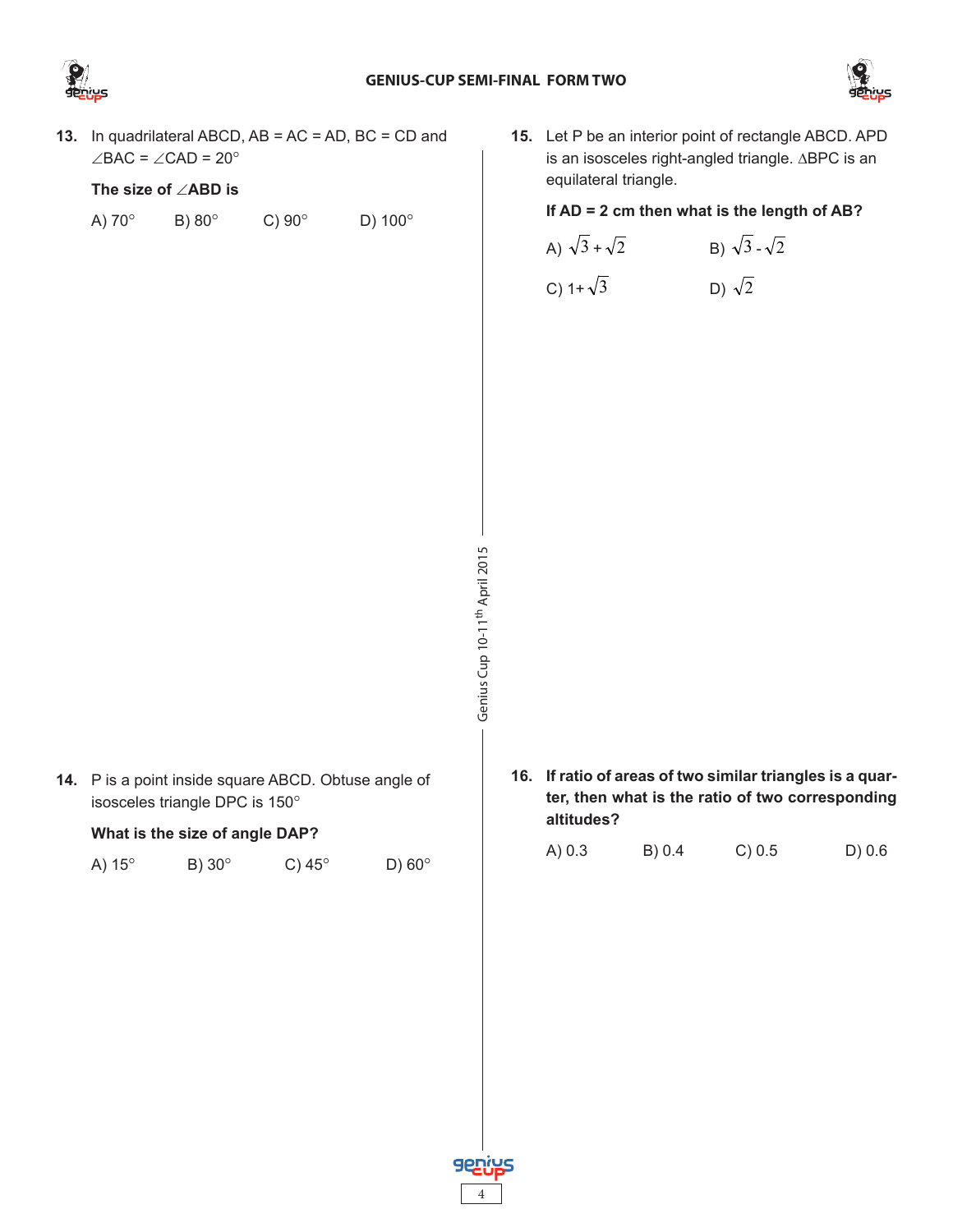



# **NUMBER THEORY 19. What is the remainder when 36 - 6<sup>3</sup> is divided 17.**  $\mu$  and q are prime numbers such that  $p^2 - q = 4$  and **by 7?** q is a two - digit number. A) 5 B) 4 C) 3 D) 2 **How many such pairs (p, q) are there?** A) 5 B) 3 C) 1 D) 0 Genius Cup 10-11<sup>th</sup> April 2015 Genius Cup 10-11th April 2015 **20. What is the L.C.M of 520 and 205?** 18. How many divisors of  $2^{1024}$  are divisible by  $2^4$  ? A) 21,500 B) 21,400 C) 21,350 D) 21,320A) 10 B) 100 C) 500 D) 1020

5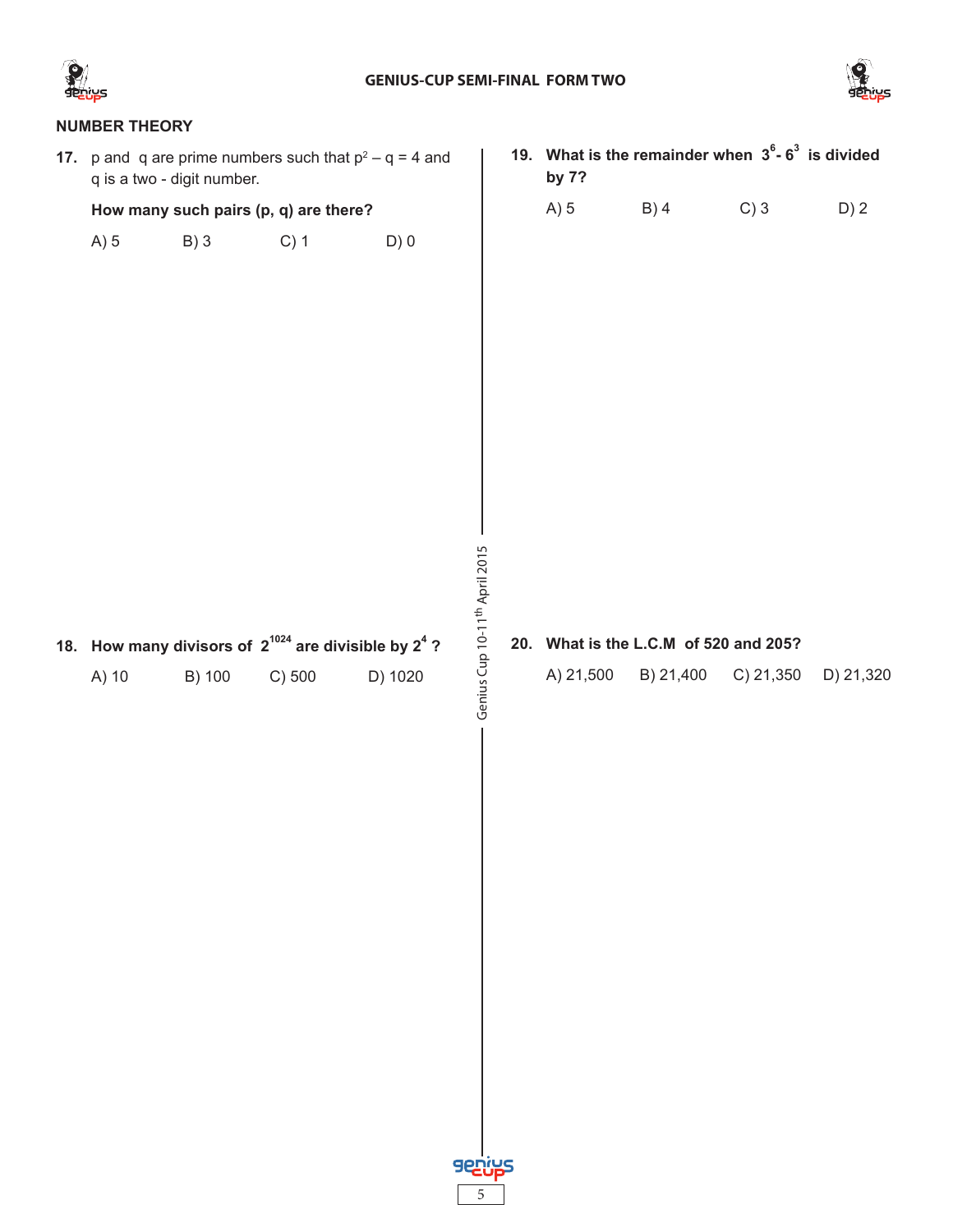



- **21.** Let xy and yx be two two-digit numbers such that  $xy + yx = 44$ **Which one of the following is x + y?** A) 3 B) 4 C) 5 D) 11 Genius Cup 10-11<sup>th</sup> April 2015 Genius Cup 10-11th April 2015 **COMBINATORICS 22.** Let A and B be two positive numbers and q be a prime number such that  $A = Bq$ . **If 7(A-1) = 15(B-1), then q is:** A) 1 B) 2 C) 3 D) 5
	- **23. What digit does not appear as last digit of a square number?**
		- A) 1 B) 4 C) 7 D) 5

**24. How many possible numbers can be formed using digits 1, 3 and 5 only once?**

| A) 15 | B) 12 | $C$ ) 9 | D) 6 |
|-------|-------|---------|------|
|       |       |         |      |

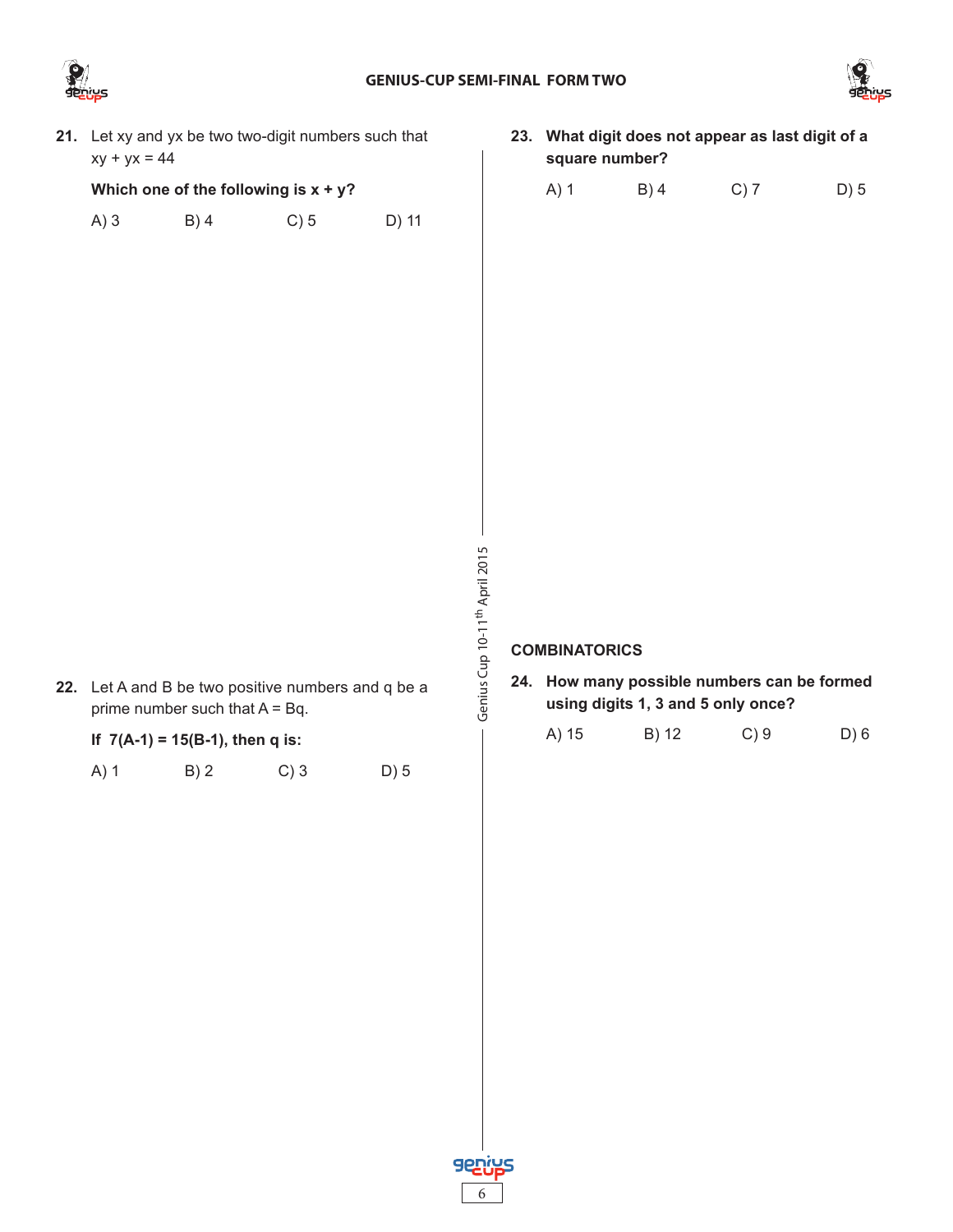



**25.** In a book shelf there are 11 Maths books, 8 Physics books and 7 Chemistry books.

**At least how many books should we choose to get at least one Maths book?**

|  | A) 7 | B) 8 | $C)$ 11 | D) 16 |
|--|------|------|---------|-------|
|--|------|------|---------|-------|

**26.** Digits (0,1,2,3,4,5,6,7,8,9) are placed on a circle

**How many chords can be drawn totally?**

A) 12 B) 10 C) 9 D) 8

0 to other digits.

with equal distances. Chords are drawn connecting

**27.** Each side of an equilateral are divided into 3 equal segments using dots.

**How many rectangles can we have using only dots as vertices?**

| A)2 | B)3 | $C)$ 4 | D) 5 |
|-----|-----|--------|------|
|     |     |        |      |

- Genius Cup 10-11th April 2015
- **28.** Five same size cakes will be distributed among six children equal in sizes.

**Into how many equal sizes should we cut these cakes?**

| A) 6 | $B)$ 4 | C)3 | D) 2 |
|------|--------|-----|------|
|      |        |     |      |

Genius Cup 10-11<sup>th</sup> April 2015

7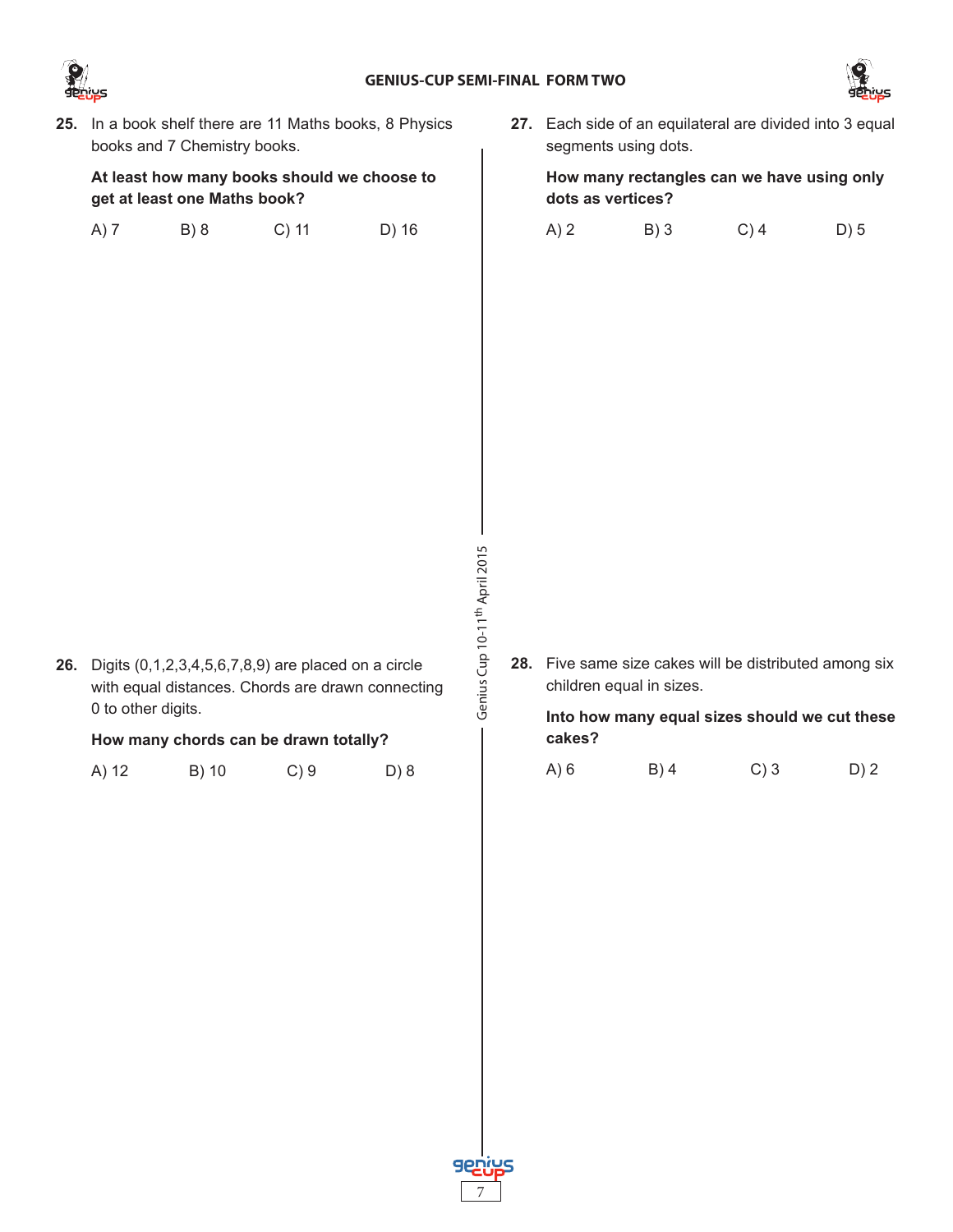



**29.** Juma has a plan to go on holiday for 3 days. Every day he will play beach football or volleyball, or he will rest. On any given day he does just one of these three things. He never does sports on consecutive days.

**How many schedules are possible for the holiday?**

|  | A) 12 | B) 9 | $C$ ) 6 | D)3 |
|--|-------|------|---------|-----|
|--|-------|------|---------|-----|

**30.** We have been given enough number of colors. Every diagonal of a regular pentagon is colored in one of the given colors. Whenever two diagonals intersect in the interior, they are in different colors.

**What is the minimum number of colors of diagonals?**

A) 8 B) 7 C) 5 D) 3



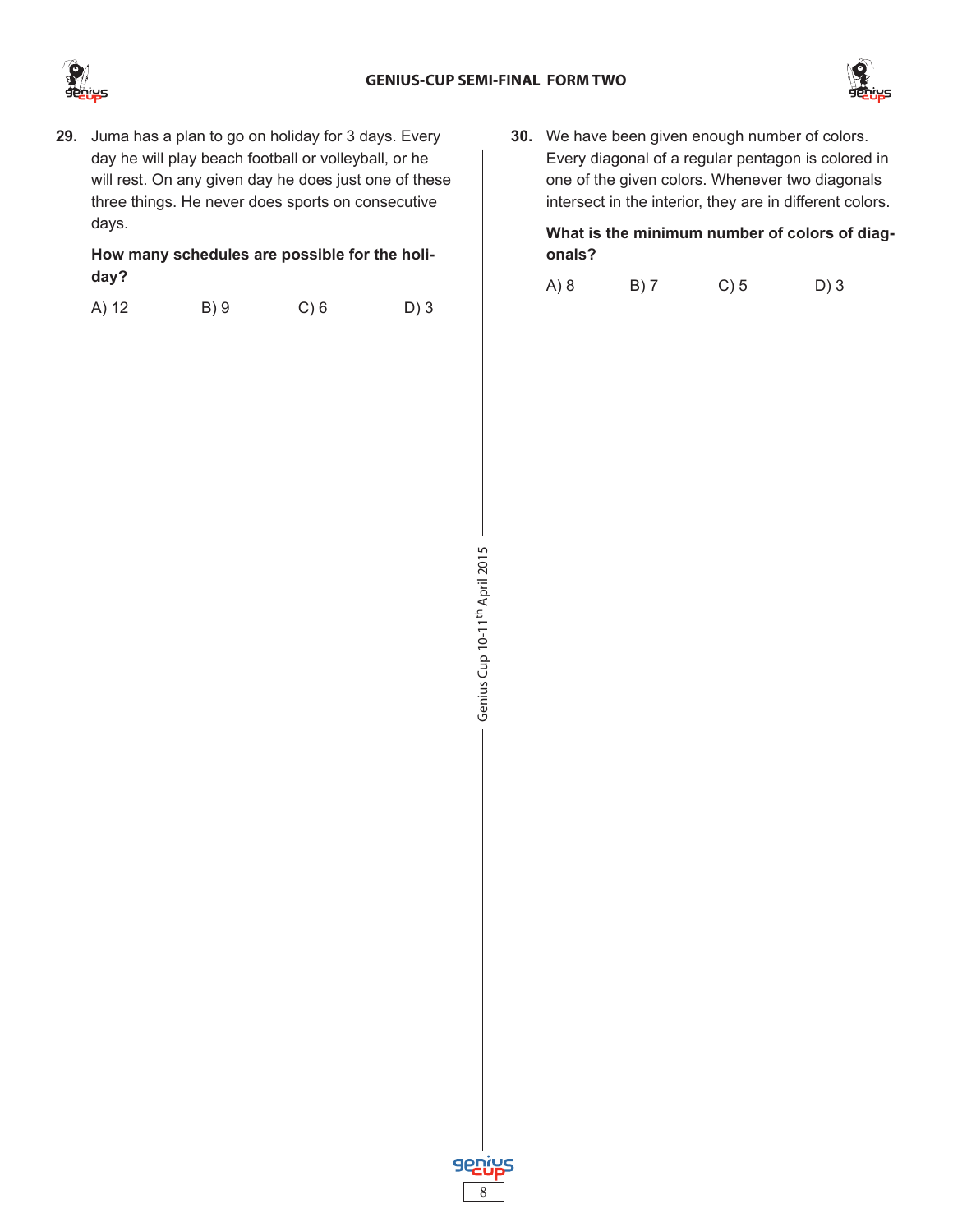

Genius Cup 10-11th April 2015

Genius Cup 10-11<sup>th</sup> April 2015

9

**925** 



# **IQ QUESTIONS**

**31.** 1 honki is 3 ponki

1 ponki is 2 tonki

1 zonki is 12 honki

#### **How many tonki equals to 1 zonki?**

| A) 60 | B) 72 | C) 108 | D) 144 |
|-------|-------|--------|--------|
|       |       |        |        |



#### **32. Which number is different than others?**

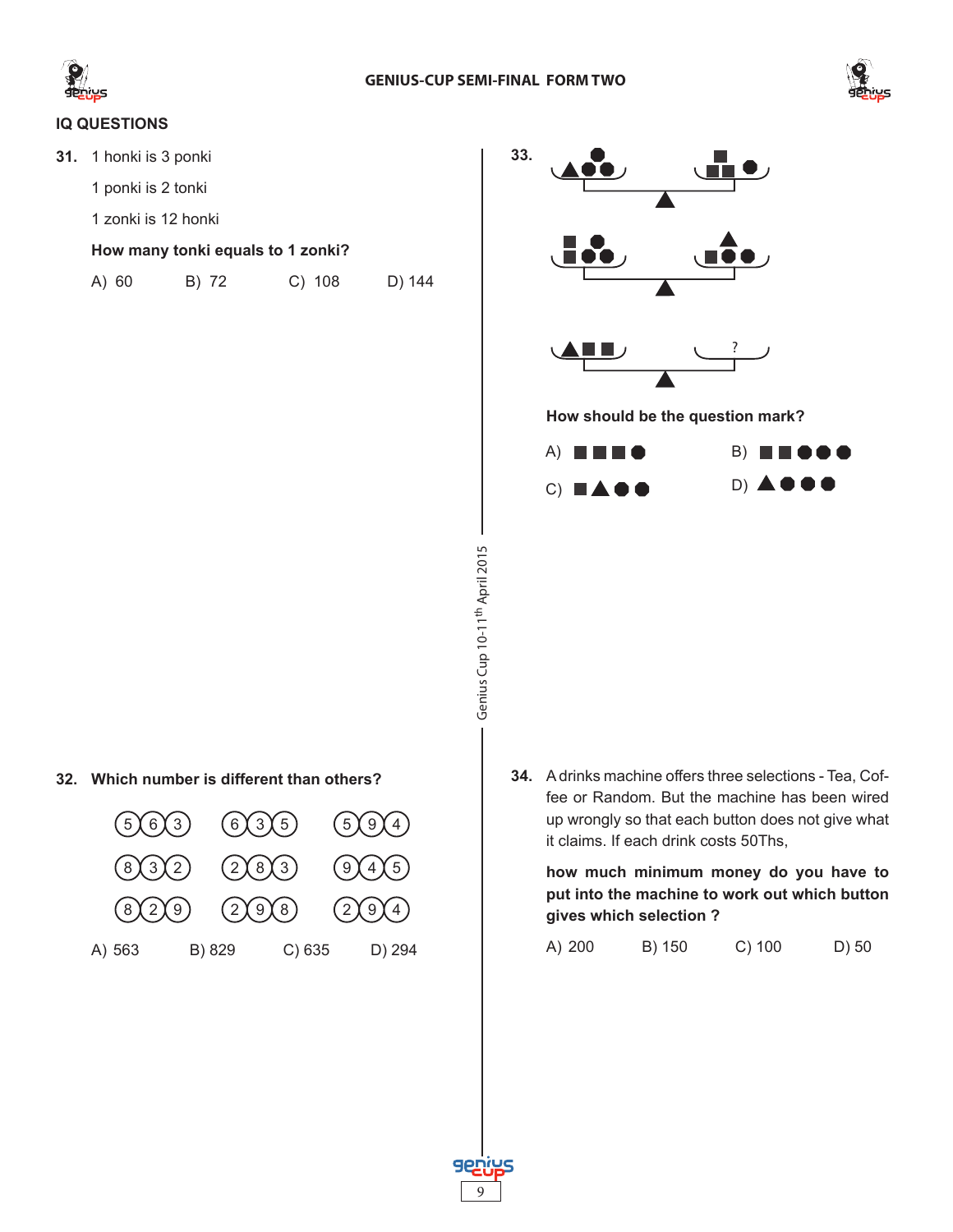



**35. What number should appear in the circle with the question mark?**



**37.** When the shape below is folded to form a cube, just one of the following can be produced.

#### **Which one?**



- Genius Cup 10-11<sup>th</sup> April 2015 Genius Cup 10-11th April 2015
- **36.** Four balls are placed in a row. The red ball is next to the green ball but not next to the blue ball. The yellow ball is not next to the blue ball.

## **What ball is next to the yellow ball?**

- A) The red ball
- B) The green ball
- C) The red and the green ball
- D) There is insufficient information to determine.

**38. What number should replace the question mark?**



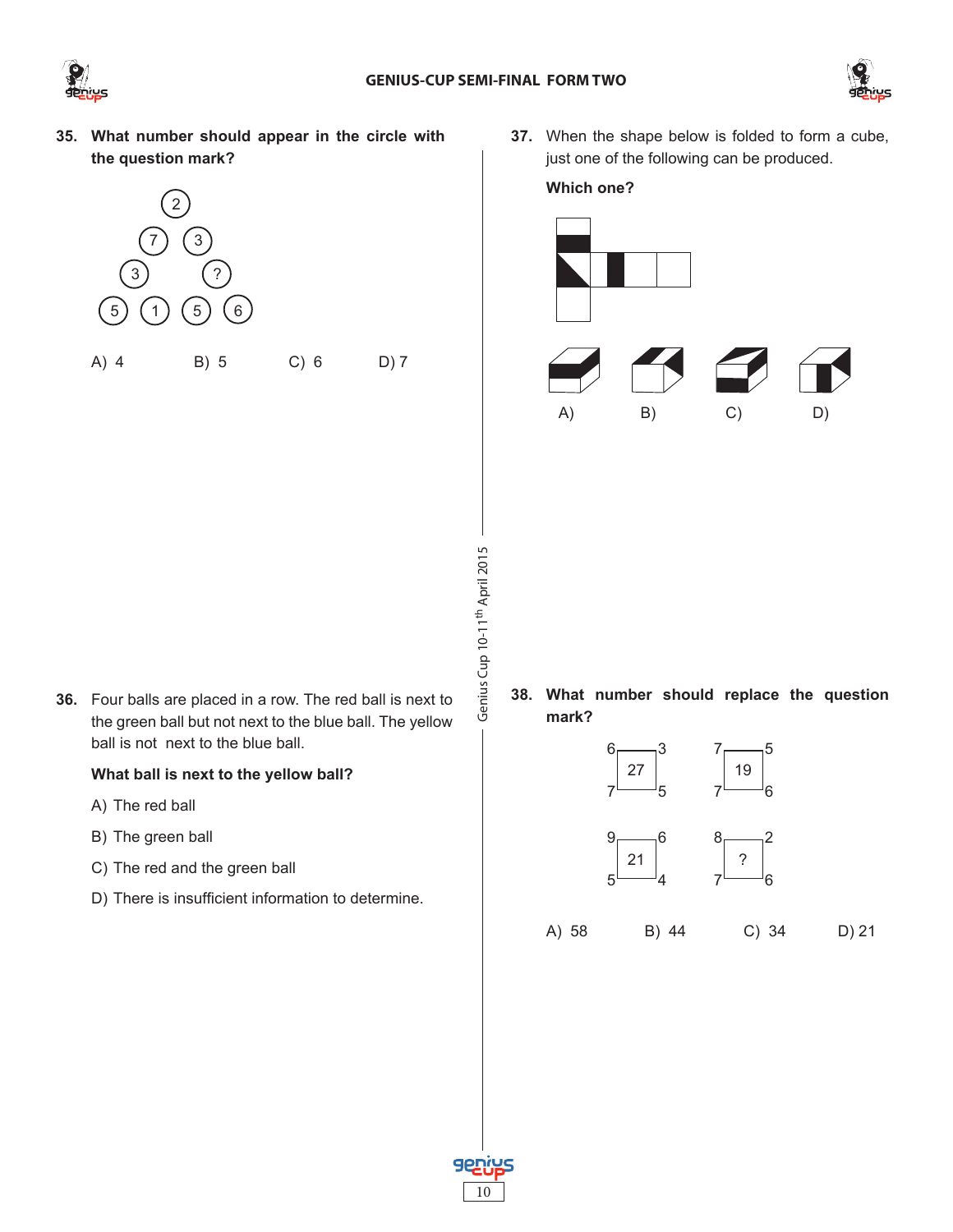



**39. What comes next in the sequence below?**



**40. Which comes next?**